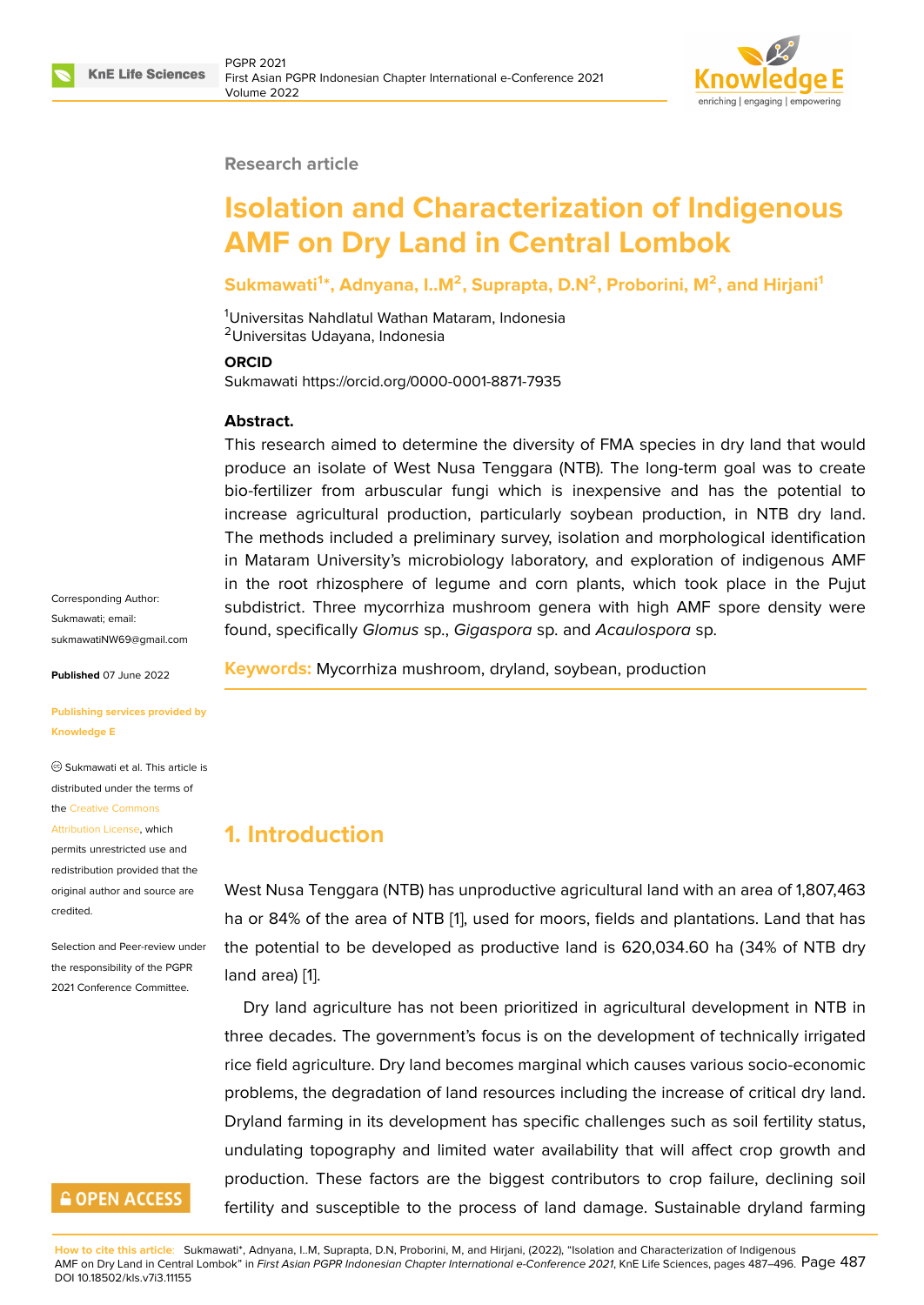system requires a farming strategy oriented towards efforts to improve soil fertility and overcome drought constraints.

National soybean crop production has not been able to meet domestic needs [2]. NTB soybean and corn production fluctuates. NTB Province soybean production in 2019 reached 29,698-ton dried beans or about 62% of the target of 60,241-ton dry weight [3]. Low soybean production is caused by less fertile and degraded land, less capital, n[on](#page-7-1)fixed production prices [4]. Soybean production can be increased with several solutions, among others, by utilizing biological fertilizers on dry land. Bio-fertilizers that have a hi[gh](#page-7-2) contribution in improving fertilization efficiency are Mikoriza Vesicular Arbuskular (MVA) [5]. Arbuscular vesicula[r m](#page-7-3)ycorrhizal is importantly applied to less fertile soils with low nutrient content. MVA spores inoculated at the roots of the host plant are expected to interact positively by increasing plant growth and yield through the provision of nutrients [an](#page-7-4)d plant growth hormone [6], facilitating the absorption of various types of nutrients, phytohormone synthesis and antagonistic to pathogenic bacteria and fungi [7].

# **2. Methodology**

This research is an exploratory descriptive study by characterizing MVA Indegenus on dry land in Central Lombok in the land of corn and legumes of Sukadana Village, Kuta Village, Mertak Village and Lengser Village of Pujut District of Central Lombok Regency of West Nusa Tenggara which is a hilly area with a height of 100 to 355 m from sea level. This study aims to find superior isolates on some corn and legume planting land on dry land in Pujut Subdistrict (Figure ??.3). Soil sampling takes into account environmental factors (pH, soil temperature and humidity) and various commodities. Soil samples are taken in a layer of processing 0-20 cm from the ground level according to Widiastuti reference [8].

Soil samples were taken from 45 points (9 points on the rhizosphere of corn plants, 9 points on the rhizosphere of soybean plants, 9 points on rhizospheres of peanut plants, 9 [poi](#page-7-5)nts on rhizosphere green bean plants, and 9 points on rhizosphere long bean plants, which were taken randomly. Measurements of soil temperature, pH and humidity are performed at each sampling point. Soil samples are taken at each point as much as 2 kg using a soil drill, then labeled a number to facilitate control at the time of sampling of the sub-sample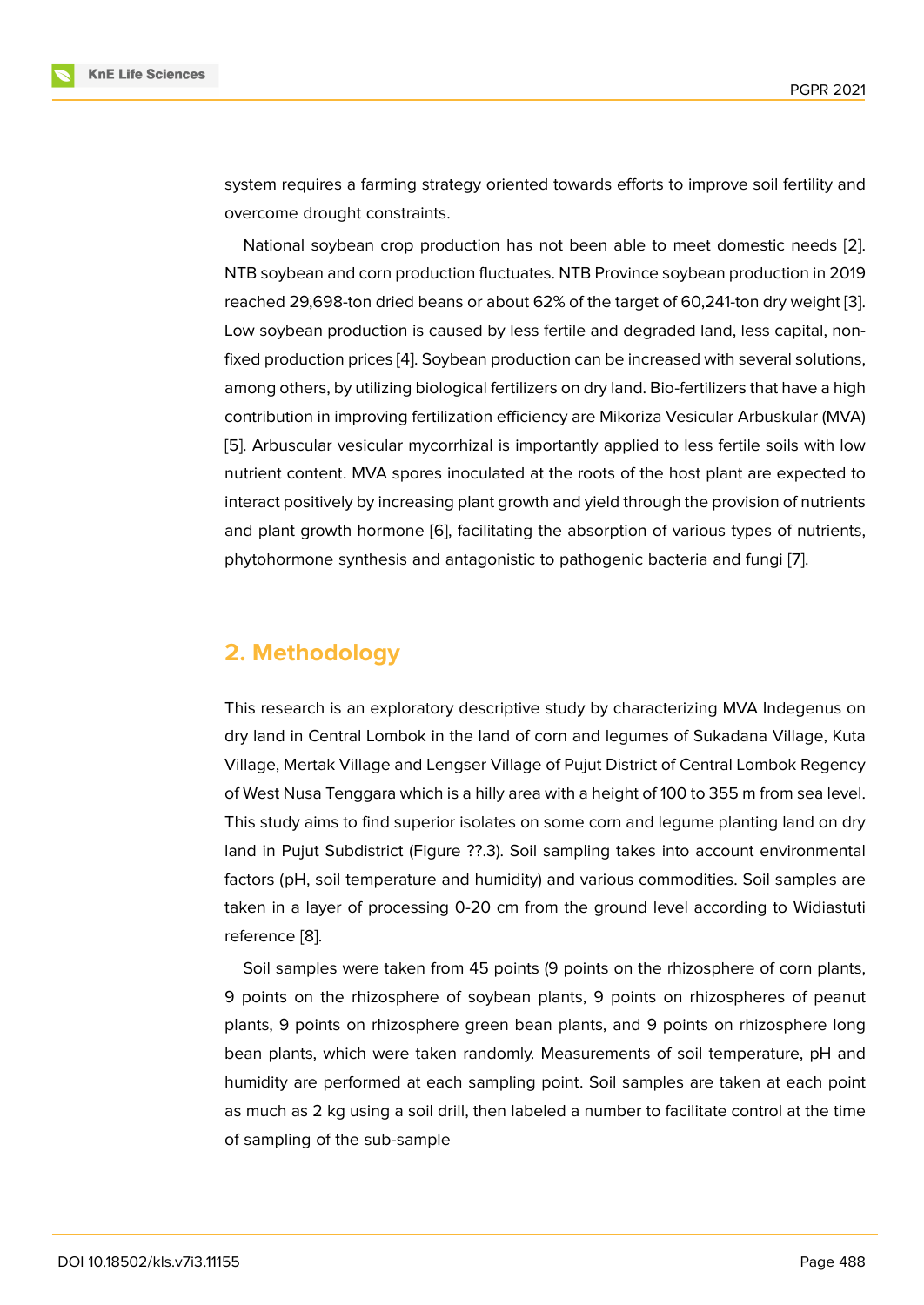

**Figure** 1: Map of Mikoriza Vesicular Arbuskular Indegenus Exploration Location in Central Lombok NTB.

## **3. Result and Discussion**

The results of the identification of MVA Indegenus spores from the characterization of Spora MVA Indegenus Sukadana Village, Mertak Village, Lengser Village and Kuta Village in rhizosphere of legume and corn plants on dry land in Central Lombok West Nusa Tenggara based on morphological identification results are as many as 16 species of MVA Indegenus spores of various genera presented in the table below

The classification of 16 species of MVA Indegenus spores is based on the morphological character of the spores i.e. the color of the spores, the number of cell walls, the size of the spores, the shape of the spores and the surface of the Indegenus MVA spores. The diversity of MVA Indegenus on the dry land of Central Lombok NTB is quite high. [9] in his research managed to identify as many as 13 species in the dry land of mente plantations in Bali. Armini *et al*. [10] has identified 3 types of MVA Indegenus from batur village, Kintamani subdistrict, Bangli regency.

Thi[s r](#page-8-0)esearch shows that the genera *Glomus, Gigaspora* and *Acalauspora* have a fairly wide spread in some legume and [co](#page-8-1)rn crop commodities. *Glomus, Gigaspora* and *Acalauspora* are a genus found in every rhizospheree of corn, long beans, green beans, peanuts and soybeans cultivated in exploration areas. [11], states that the species *Glomus* sp. *Gigaspora* sp. and *Acalauspora* sp. These are types of Indegenus MVA that have good adaptability to their environment so that spores can survive in dry and jagged environments faster than *Archaespora* sp species. *Ambispho[ra](#page-8-2)* sp. and *Entrophospora* sp.

The genera *Acalauspora, Gigaspora, Glomus, Sclerocystis* and *Scutellospora* are genera that belong to the family Glomeraceae, the order Glomerales phylum Zygomycota. The researchers agreed to place MVA not in the Zygomycota class but rather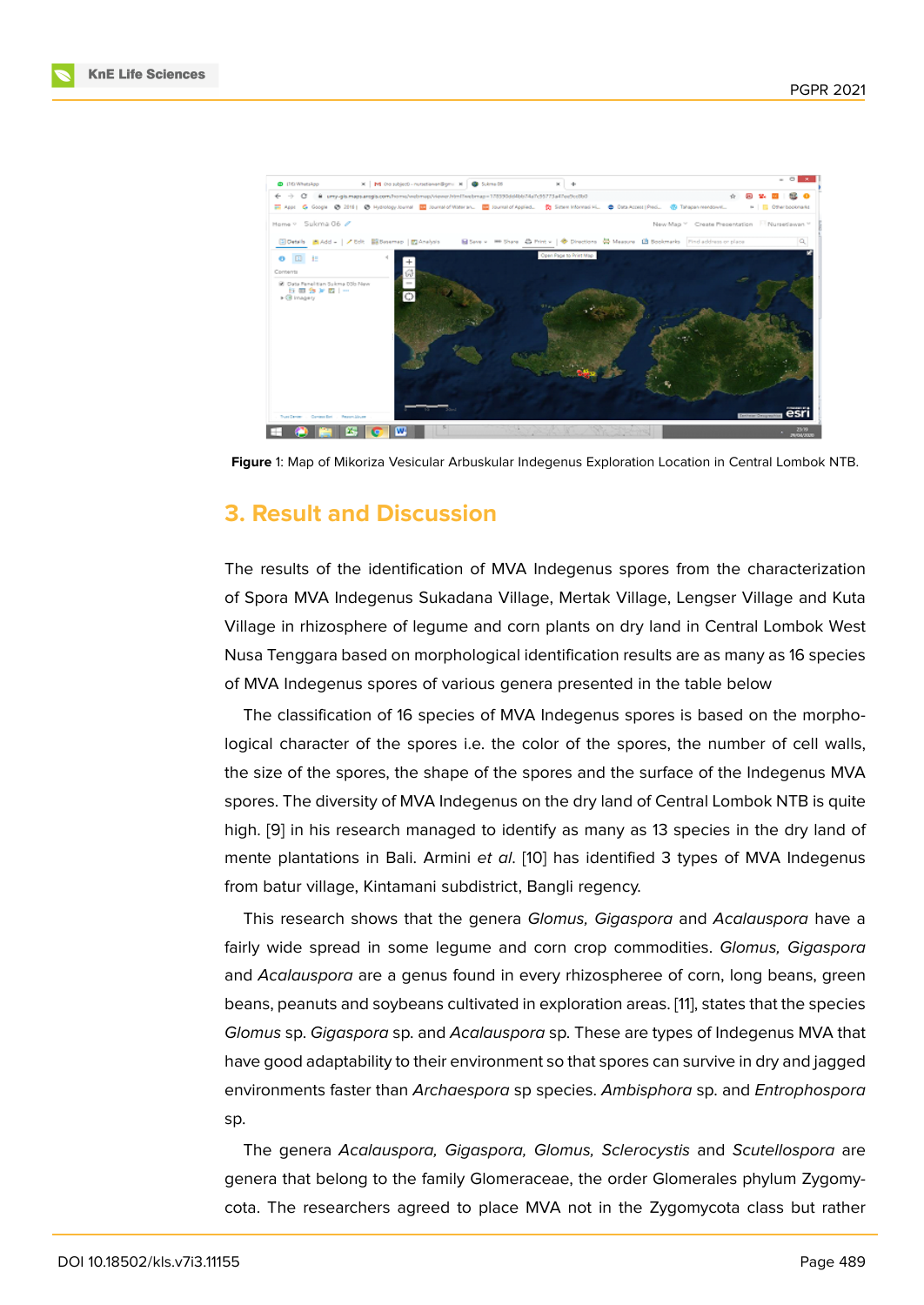Table 1: Results of Identification of Spore Diversity Mikoriza Vesicular Arbuskular Indegenus Sukadana Village, Mertak, Lengser and Kuta based on Morphological Characterization of Spores.

| NO. | Spore<br>Photo | Form Description of Spore Morphology                                                                                                                                                                                                                                                                                                                                                                                       |
|-----|----------------|----------------------------------------------------------------------------------------------------------------------------------------------------------------------------------------------------------------------------------------------------------------------------------------------------------------------------------------------------------------------------------------------------------------------------|
|     |                | Glomus multicaule A single spore, in the form of ellips. size 67.97 x 66.17µm.<br>The spore wall has a single layer 8.6-34 µm thick with a cell wall thickness<br>of 8.77.                                                                                                                                                                                                                                                 |
| 2   |                | Glomus pansihalos Spores are ellipsed in yellow brown. Size 120.01 x<br>114.09 µm. The spore wall consists of 3 layers (L1, L2, L3) but only L1 and<br>L2 can be observed. The outermost layer (L1) of the hyaline. In water this<br>layer is stiff with a thickness of 3-5 µm. L2 layer is stiff with orange yellow<br>color, yellow-orange L3 layer with a thickness of 1-2 µm                                           |
| 3   |                | Glomus ambisphora Dark brown sporocarp, subglobos shape with a size<br>of 109.85 x 112.01 µm. It consists of a single layer of spores derived from<br>the central nucleus of the thick interwoven hyphae, lacking basidium.<br>Sporocarp collects up to a size of 18x12x2 mm.                                                                                                                                              |
|     |                | Glomus clavisporum The species was previously classified into the<br>Sclerocystis group and later transferred to Glomus by Almeida and<br>Schenck (1989). In glomus spores formed single, ellips-shaped and<br>sustained will increase into sporocarps complex                                                                                                                                                             |
| 5   |                | Gigaspora decipiens The cell wall consists of 3 layers (L1, L2 and L3). L2<br>layer consists of sublayers whose number and thickness are increasingly,<br>stiff, some plasticity when damaged. As we age and the color of the spores<br>will become dark brownish yellow, 34.8 µm thick and 48.59x 49.35 µm in<br>size.                                                                                                    |
| 6   |                | 6. Gigaspora rosea Spores consist of 3 layers. Permanent rigid outer layer,<br>hyaline, 1.5-2 µm thick with a smooth surface. Layer 2 consists of hyaline<br>sublayers whose numbers increase in number and are 18-27 µm thick. Very<br>dark colored sublayers Size 93.41 x 96.1 µm                                                                                                                                        |
| 7   |                | 7. Gigaspora margarita The size of the spores is large, the shape of globos.<br>The size of the body is 77.08 x 63.15 µm. Smooth-thick spore walls 14-21<br>um. Sprout tubes are produced directly from the walls of spores, thorny<br>and thin-walled complementary cells. Yellow buffer hyphae is 6-16 µm in<br>diameter with a funnel-like structure that comes out of the spores to the<br>hyphae at the spore buffer. |
| 8   |                | 8. Gigaspora gigantea It consists of 3 layers of L1, L2, L3, with thickening<br>of L2 as a spore wall. L3 differentiates as the beginning of tube formation.<br>Permanent rigid outer layer, pale yellow thickness 2.8-3.6 µm, smooth<br>surface. Spore color from yellow to yellowish brown                                                                                                                               |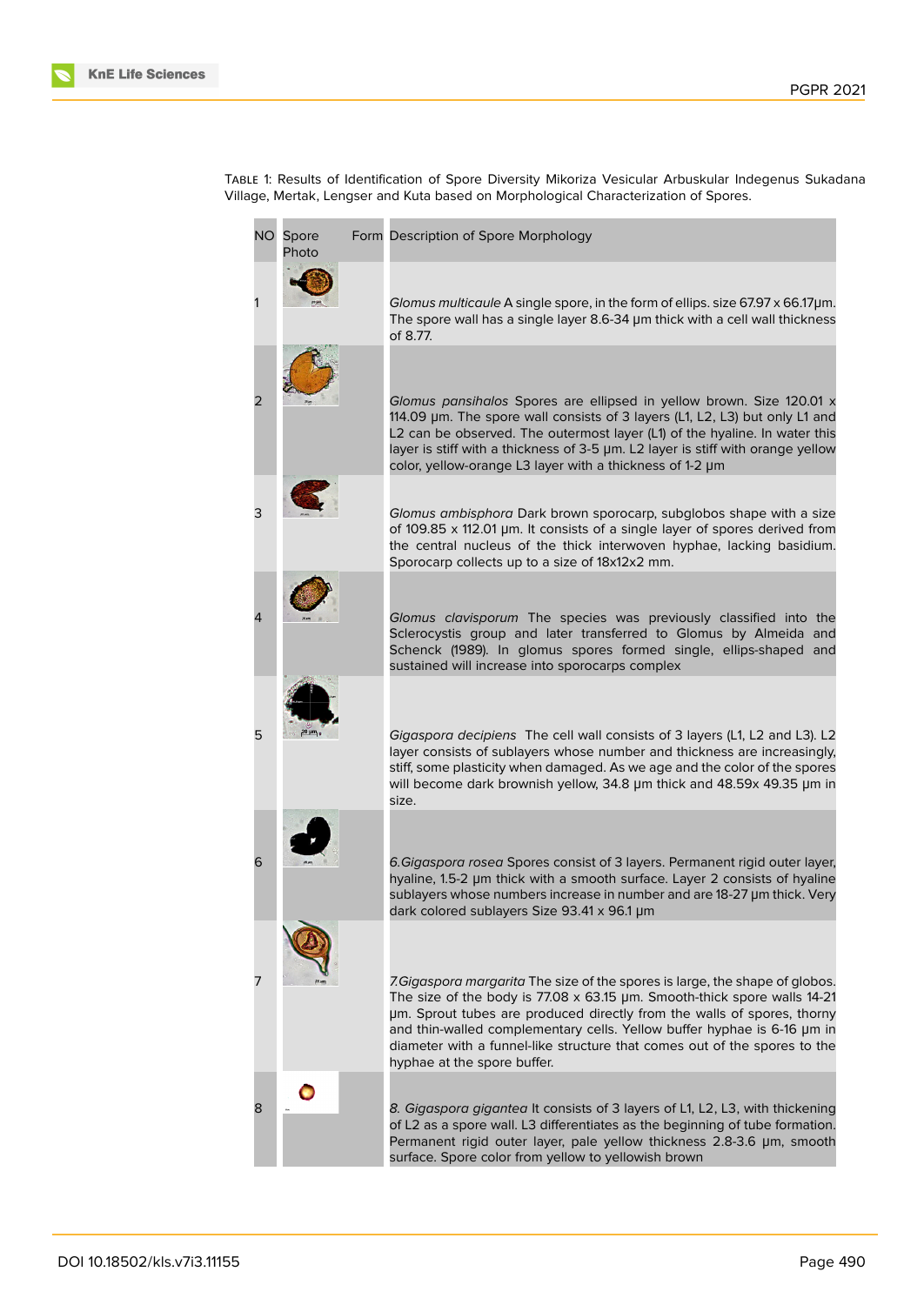| NO. | Spore<br>Photo | Form Description of Spore Morphology                                                                                                                                                                                                                                                                                                                 |
|-----|----------------|------------------------------------------------------------------------------------------------------------------------------------------------------------------------------------------------------------------------------------------------------------------------------------------------------------------------------------------------------|
| 9   |                | 9. Acalauspora scrobiculata Single round spores, size 92-156 µm, no spore<br>stem cells, are yellowish brown in color. The walls of the liding spores<br>consist of two layers, a jagged outer layer (scrobicula), a second layer of<br>smooth, hyaline-yellowish color, 2-2.5 µm thick.                                                             |
| 10  |                | 10. Acalauspora denticulata There are 3 layers of L1, L2 and L3, the outer<br>part is connected with the neck wall of the induk soporiferus sakula and<br>the latter two are synthesized as soon as the spore wall is re-formed. L1,<br>hyaline thick 0.6 - 1.6 µm. L2 as a single layer with a thickness of 0.6-0.8<br>um with a yellow-brown color |
| 11  |                | 11. Acalauspora foveata Single spores, round oblong shaped, dark yellow-<br>reddish-brown color, diameter 124-246 x 148-256 µm, spore walls consist<br>of two layers. The first layer is 12-13 µm thick red brown, the second layer<br>is thin 3-7 µm like a clear colored membrane.                                                                 |
| 12  |                | 12. Acaulospora delicata It consists of 2 layers (L1 and L2) where the<br>outermost layer is connected with the neck wall of the sporiferus and<br>the inner layer of dysentesis locally with the onset of spore formation. L1<br>hyaline with a thickness of 0.4 - 0.8 µm. Pale and thick color 1.8 - 3.2. Size<br>120.96 x 117.94 µm               |
| 13  |                | 13. Acalauspora colombiana It consists of two layers: L1 and L2. L1 is a<br>hyaline layer that connects with the saccule neck wall with a thickness of<br>0.5-0.8 µm. The L2 layer is a layer consisting of a yellowish-brown color<br>derived from L1 with a thickness ranging from 2.4-4.4 µm. The size of the<br>spores is 81.06 x 80.3 µm        |
| 14  |                | 14. Ambisphora leptoticha This species is completely different from Glomus<br>or Acaulospora (Redecker et al., 2000). These species are from a new<br>family, Arkeosporaceae (Morton et al., 2001). Walker et al. (2007a) identified<br>other dimorphic species and Glomus callosum as the most closely related<br>all in the new genus Ambispor.    |
| 15  |                | 15 Enthosphora infrequent Hall Single, round, brown spores, measuring<br>220-300 x 220-300 µm. The surface has jewelry in the form of short and<br>rough protrusions, relatively tight jewelry, 1-2 µm thick. Size 114.66 x 75.14<br>μm                                                                                                              |

### Table 1: (continued).

appropriately included in the new phylum Glomeromycota based on morphological and molecular identification [12]. Arbusicular vesicular mycorrhizal in the new phylum is grouped into 10 genera namely *Acalauspora, Archaeospora, Entrophospora,*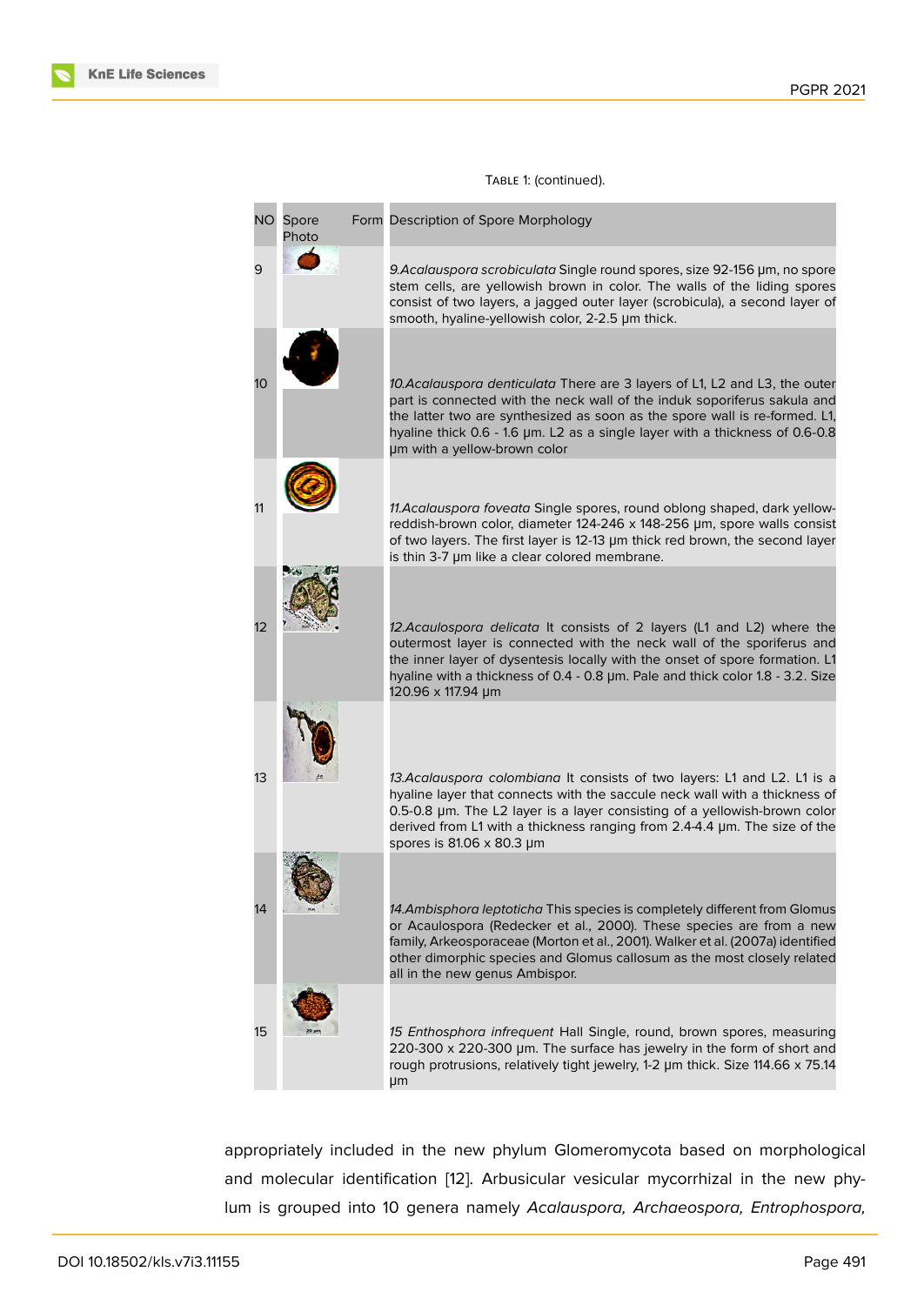#### Table 1: (continued).



*Geosiphon, Gigaspora, Glomus, Diversispora, Pacispora, Paraglomus* and *Scutellospora* [12]. [13] stated the genus *Acalauspora* is grouped in the family Acaulosporaceae order Diversisporales and genus *Gigaspora*, *Scutellospora* belongs to the family Gigasporaceae order Diversisporales.

*Ambi[sph](#page-8-3)o[ra](#page-8-4) leptothica, Archaespora schenchii* and *Entrophospora* are three genera that are rarely found in exploration areas so it can be said that the genus is a "rare" species in this study. [14] states that the species *Entrophospora infrequent, Ambisphora leptoticha, Archaespora* sp. It is a species that is rarely found in nature and has a low adaptability to be able to jagged in nature, especially on very clay and dry textured soils known as 'rare' [spe](#page-8-5)cies. [15], also stated that *Entrophospora infrequent* is a "rare" species found in dry areas in the Mente Munti Plantation of Mount Karang Asem Bali and the existence of such species only in the rhizosphere of mente plants. This study states that the species *Ambisphora [le](#page-8-6)ptothica, Archaespora schenchii* and *Entrophospora* are spores that are very rarely found and only found in the Kuta area of Central Lombok. *Ambisphora leptoticha* is found in the rhizosphere of green bean plants with a spore density of 48 spores /25 g of soil in The Village of Gerupuk Sukadana Village. *Archaespora schenchii* is found in the rhizosphere of green bean plants in Sukadana Village Institution Hamlet with the density of spores is 9 spores / 25 g of soil. *Entrophospora ifrequent* exists. on the soybean rhizosphere in Lengser Village with a spore density of 60 spores / 25 g of soil

The genera *Glomus, Acaulospora*, and *Gigaspores* that are widely found in rizospher corn crops are thought to be due to environmental factors suitable for the development of spores, so the genus MVA can thrive. [16] state the genus MVA found and the effectiveness of MVA against host plants is determined by soil type and host plant type. [17], also stated that the pattern of spread of MVA each genus varies depending on the ability of MVA spores in germination a[nd](#page-8-7) is influenced by the types of host plants that are compatible with MVA types. Certain genera have a very wide spread and there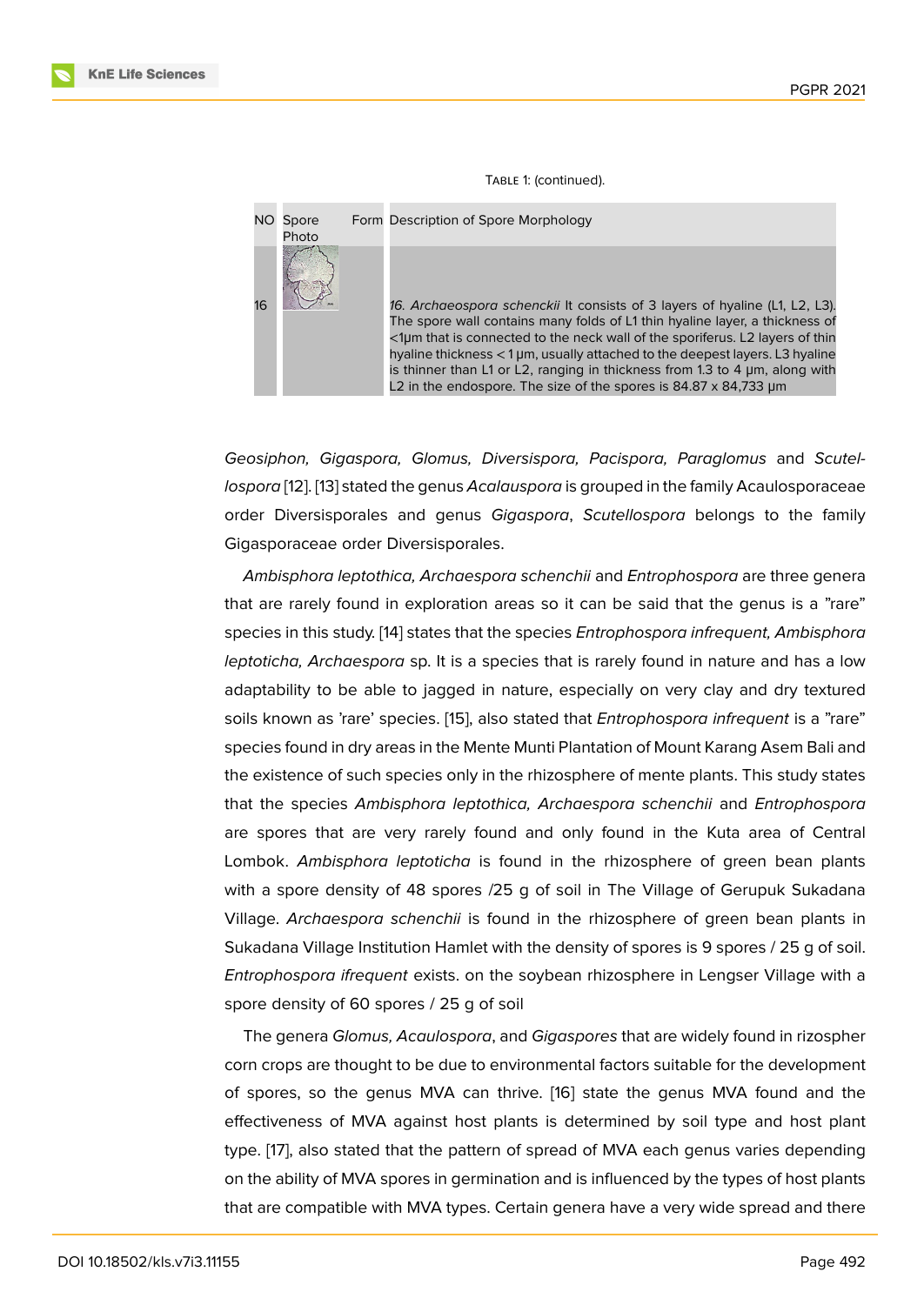are also genera with limited distribution. The genus that had the most widespread dispersion in this study was the genus *Glomus, Gigaspora* and *Acalauspora* whose high numbers are thought to be caused by environmental conditions that are more suitable, optimal, and compatible in supporting the growth and development of spores. Antagonistic fungi that inhibit MVA sporulation were not found.

Indegenus MVA spores are widely discovered after extraction allegedly because MVA Indegenus has been speculated and supported by appropriate environmental factors (soil conditions, soil pH soil porosity) [18] and climate (rainfall, temperature, soil moisture). Factors of difference in place, season and low rainfall also greatly affect the number of spores [19]. The temperature at the time of soil sampling in the root rhizosphere is lowe[st](#page-8-8) at  $29^{\circ}$ C and the highest is  $35^{\circ}$ C. Soil temperature of  $29^{\circ}$ C was found in green bean legume plants at 5 sampling points. The soil temperature in the peanut rhizosphere at [4 s](#page-8-9)ampling points is  $29^{\circ}$ C. The soil temperature in the long bean rhizosphere at 4 sampling points is in the range of  $28^{\circ}$ C and  $29^{\circ}$ C and in the soybean rhizosphere the average soil temperature is  $28^{\circ}$ C. The sample temperature in the rhizosphere of corn crops ranges from 32-36°C. Indegenus arbusicular veciscular mycorrhizal can develop at exploratory sampling sites because temperatures in the rhizosphere legume and corn range from  $5^{\circ}$ C and  $36^{\circ}$ C. [20] states that the presence of vesicular arbusicular mycorrhizal Arbusicular Indegenus can be observed in the form of spores under unfavorable conditions. Vesicular Mycorrhizal Arbusular Indegenus can sustain its life in the form of spores and germinate aft[er th](#page-8-10)e condition allows, which begins with the process of root infection. High soil temperatures strongly support the amount of MVA in the soil. In spring or early dry season MVA can be observed in the form of spores at the time of root dormancy.

In addition to environmental conditions, the presence of MVA spores is also influenced by soil nutrient levels. The pH range in the exploration area is the soil pH of 7.18 - 8.85 with the total N nutrient content of the soil which is 0.00 - 0.19% (very low), the total organic C nutrient content of the soil which is 0.47 - 2.83% (low), the total P nutrient content of the soil which is 1.52 - 114.88 ppm. Low nutrient levels will increase the effectiveness of MVA's work in infecting plant roots. [21], stated that the infection of corn plant roots will increase even without the provision of organic matter. Mycorrhizal plants grow 6.4 times larger than plants without mycorrhizal [22]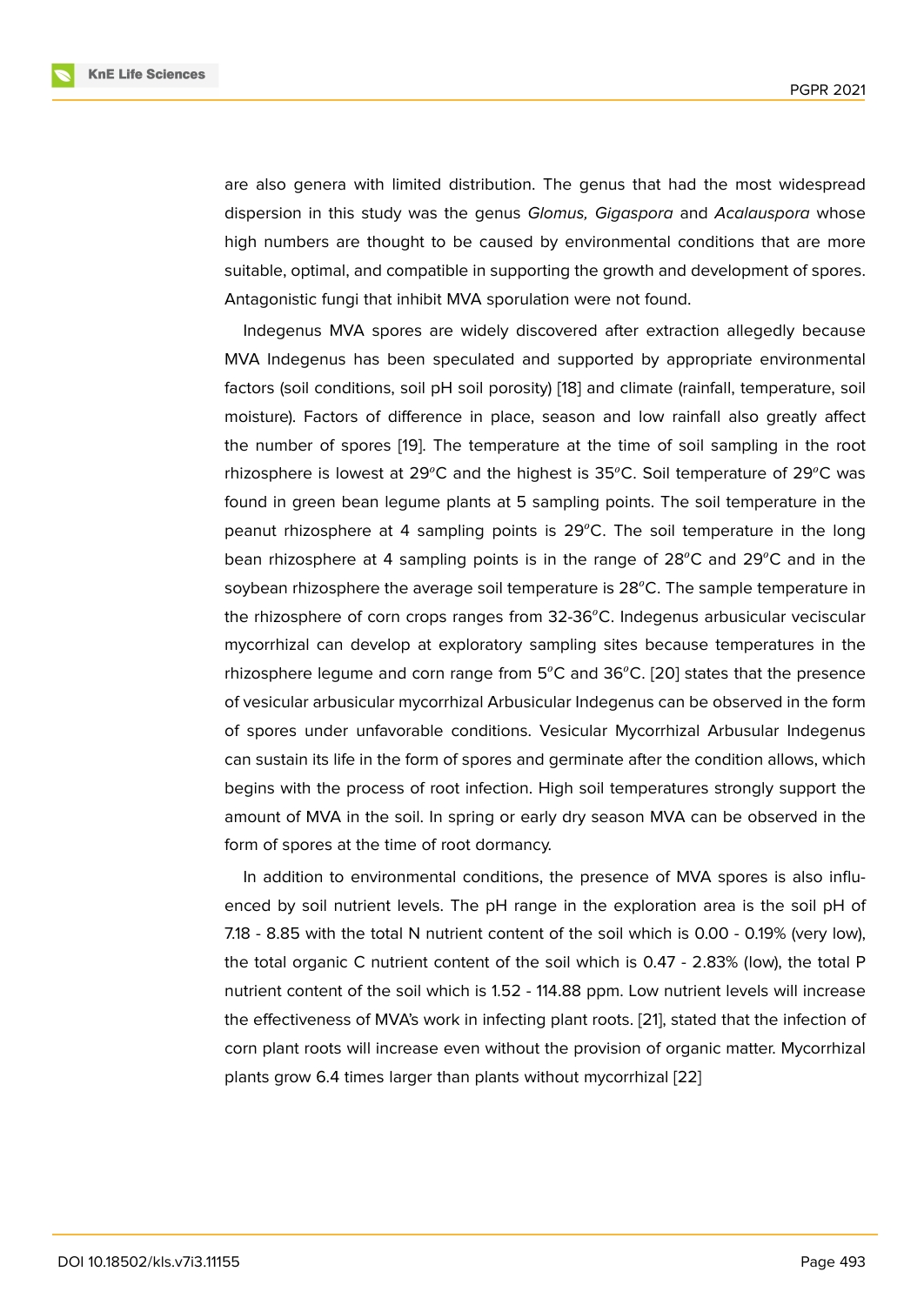

### **4. Conclusion**

This A total of 16 species of MVA Indegenus have been identified from the dry land of Sukadana Village, Mertak Village, Lengser Village and Kuta Village of Kuta District of Central Lombok Regency of West Nusa Tenggara which can be used as a biological fertilizer. Morphologically identified species are: *Glomus multicaule, Glomus pansihalos, Glomus ambisphorum, Glomus clavisporum, Gigaspora decipiens, Gigaspora rosea, Gigaspora gigantea, Gigaspora margarita, Acalauspora delicata, Acalauspora denticulata, Acalauspora scrobiculata, Acalauspora colombiana, Acalauspora foveata, Ambisphora leptchaoti, Archaespora schenchii, Enthospora*. Among the 16 species 3 species found as rare species are *Enthroposphora infrequent* species, *Ambisphora leptoticha* and *Archaespora schenchii*

### **References**

- <span id="page-7-0"></span>[1] Permono. Potensi lahan kering nusa tenggara barat untuk produksi benih kedelai. 2015. Available from: http//nokukuh w*ordpress.com*. Diakses tanggal 12 Mei 2017
- <span id="page-7-1"></span>[2] Sihombing T. Indonesia gagal swasembada kedelai. Industribisnis; 2015. Available from: http;//industribisnis.com , Diakses 5 Mei 2015
- <span id="page-7-2"></span>[3] Dinas Pertanian dan Perkebunan Nusa Tenggara Barat. Koordinasi bidang pangan dan perkebunan. Mataram Nusa Tenggara Barat. 2019; Narmada, West Lombok
- <span id="page-7-3"></span>[4] Wibawa LA, Sjah T, Maryati S. Analisis pendapatan usahatani kedelai di Kabupaten Lombok Tengah. . Diakses 23 Juni 2020. url *http:/ /eprints. unram.ac.id. .JURNAL*
- <span id="page-7-4"></span>[5] Mushafa MK, Aini LQ, Prasetya B. Peran mikoriza arbuskula dan bakteri *Pseudomonas fluorescens* dalam meningkatkan serapan P dan pertumbuhan tanaman jagung pada andisol. Fakultas Pertanian, Universitas Brawijaya. Jurnal Tanah dan Sumberdaya Lahan. 2015;2(2):191-197.
- [6] Purba R. Kajian aplikasi pupuk hayati pada tanaman padi sawah di Banten. Prosiding Seminar Nasional Masyarakat Biodiversity Indonesia. 2015;1(6):1524-1527.
- [7] Kesaulya H, Baharuddin B, Zakaria, Z., Syaiful SA. Morphological characteristic potato (*Solanum tuberosum* L) variety hartapel origin South Buru Moluccas. International Journal of Current Research in Biosciences and Plant Biology. 2015;2(2):15-21.
- <span id="page-7-5"></span>[8] Widiastuti H. Biologi interaksi cendawan mikoriza arbuaskular kelapa sawit pada tanah masam sebagai dasar pengembangan tehnologi aplikasi dini (ringkasan disertasi). Sekolah Pascasarjana. Bogor: Institut Pertanian; 2004.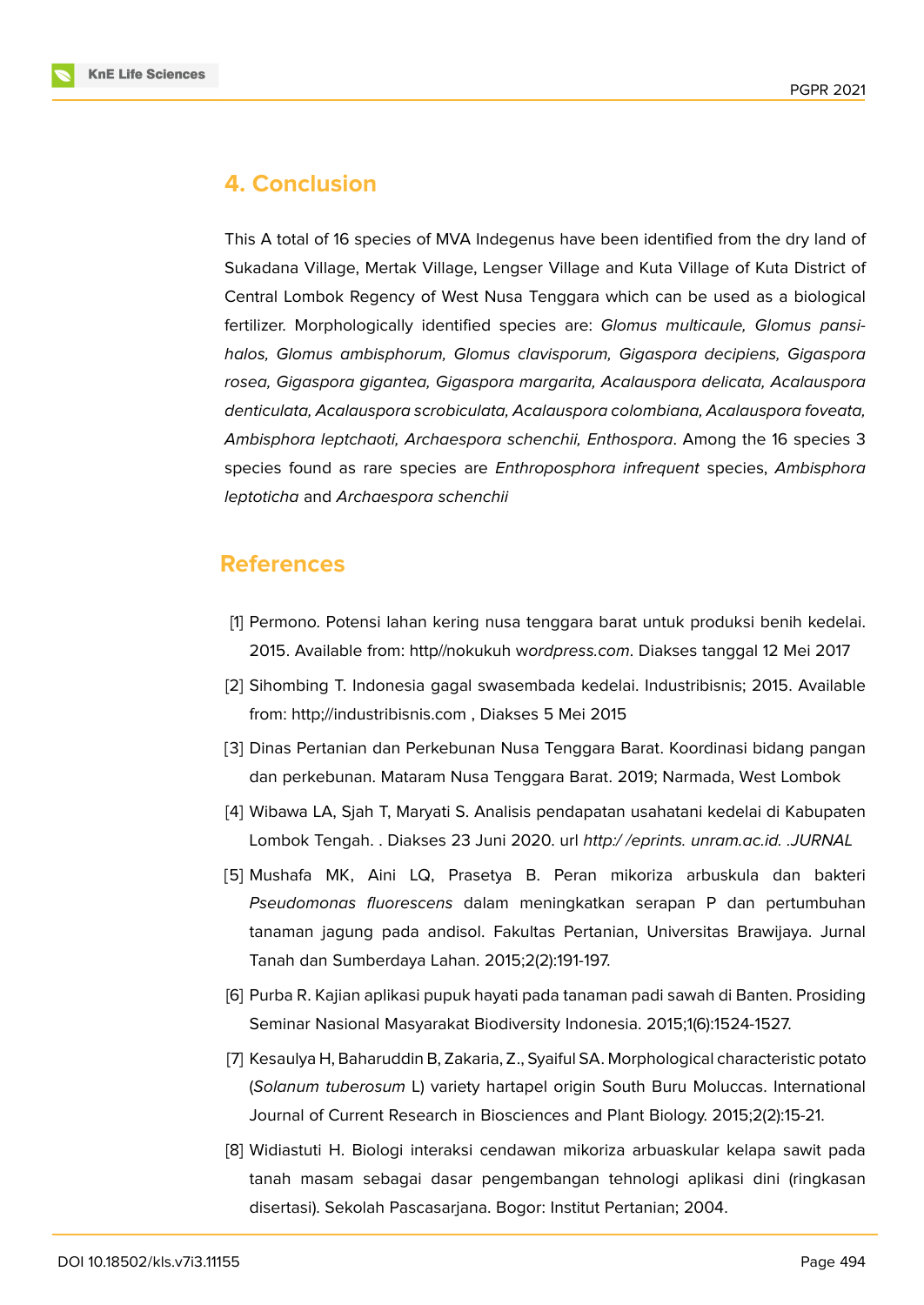

- <span id="page-8-0"></span>[9] Proborini WM. Pemanfaatan endomikoriza indigenus dari lahan kering di bali untuk memacu pertumbuhan bibit mente (Dissertation). Fakultas Pertanian Universitas Udayana Denpasar; 2013.
- <span id="page-8-1"></span>[10] Armini, Wirawan W, Wijaya. Identifikasi mikoriza arbuaskular indegenus dari rhizosfer bawang merah (*Allium cepa* L) dan talas (*Colocasean esculenta* (L) *Schott*) serta perbanyakan menggunakan media zeolit. e-Jurnal Agroekoteknologo Tropika.2015;4(4):324-333.
- <span id="page-8-2"></span>[11] Delvian, L.C. Keberadaan cendawan mikoriza arbuaskular (CMA) di hutan pantai berdasarkan gradien salinitas. Jurnal Ilmu Dasar. 2010;11(2):133-142.
- <span id="page-8-3"></span>[12] Schüßler, A. & Walker, C.*The Glomeromycota: A species list of with new families and new genera*. 2010. http://www.amf-phylogeny.com/ species\_ infos /highertaxa -/funneliformisclaroideoglomus\_rhizophagus\_redeckera.pdf (Diakses tanggal 14 Februari 2019).
- <span id="page-8-4"></span>[13] Schüßler A, Scwarzott ,D., Walker C. A. New fungal phylum, the glomeromycota: Phylogeny and evolution. Mycological Research. 2001;105:1413-1421.
- <span id="page-8-5"></span>[14] Brundrett, M.,Bougher MN, Dell B, Grove,T., Malajczulk TN. Working with mycorrhizas in forestry and agriculture. The Australian Centre for International Agriculture Research (ACIAR), Monograph. 2008; *Monograph* 32 pp 374
- <span id="page-8-6"></span>[15] Proborini WM, Yusup DS. Study on the distribution of endomycorrhizal fungi in some species root-plants in Bali. Online Journal of Biological Science. 2017;17(4):415–419.
- <span id="page-8-7"></span>[16] Danesh YR, Goltapeh EM, Varma A, Mukerjii KG. Arbuscular-mycorrhizal fungi associated with alfafa rhizosphere in Iran. American-Eurasian. Jurnal Agric and Environ Sci. 2007;2(5):574-580.
- [17] Hartoyo B, Ghulamahdi LK, Darusman SA, Aziz, SA.,Mansur I. Keanekaragaman fungi mikoriza arbuskula (FMA) pada rizosfer tanaman pegagan (*Centella asiatica* L). Urban. J.Centella asiatica (L) 2011;17(1):32- 40.
- <span id="page-8-8"></span>[18] Musfal. M.Potensi cendawan mikoriza arbuaskular untuk meningkatkan hasil tanaman jagung. Balai Pengkajian Teknologi Pertanian Sumatera Utara. 2010;29(4):154- 158.
- <span id="page-8-9"></span>[19] Bekovskal P, Bonkowski M, Konvalinkoval T et al. Utilization of organic nitrogen by arbuscular mycorrhizal fungi. Springer Nature. 2018;28(3):269-283.
- <span id="page-8-10"></span>[20] Guadarrama, P., Castillo, S., Ramos-Zapata, J.A and Hernandez-Cueves, L.V. Arbuscular Guadarrama, P., S. Castillo, J.A. Ramos-Zapata and L.V. Hernandez-Cueves. Arbuscular Mycorrhizal Fungal Communities in Changing Environments: The Effect of Seasonality and Anthropogenic Disturbance in a Seasonal Dry Forest. Pedobiologia, 2014..*J. of Soil Biology.* 5 (7) : 87-95.